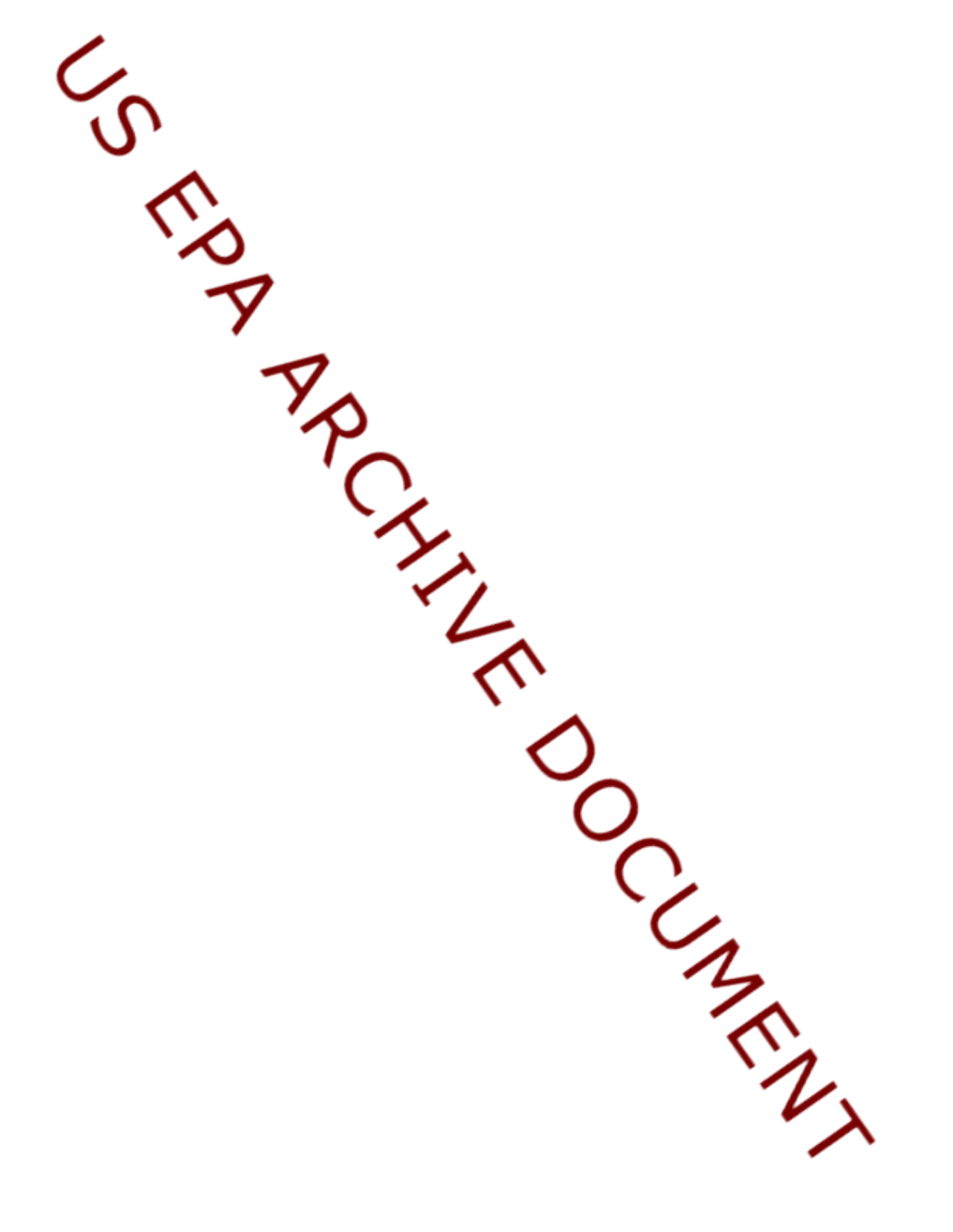# **AGENCY: ENVIRONMENTAL PROTECTION AGENCY (EPA)**

**TITLE: "Partnership for Clean Indoor Air Outreach, Communication and Education"** 

**ACTION: Request for Proposals (RFP)** 

**RFP No: EPA-OAR-ORIA-08-03** 

# **CATALOG OF FEDERAL DOMESTIC ASSISTANCE (CFDA): 66.034**

**DATES:** The closing date for receipt of hard copy proposal packages is March 7, 2008, at 4:00 p.m., EST. All hard copies of proposal packages must be received by Annette Johnson, 4:00 p.m., EST in order to be considered for funding. Electronic submissions must be submitted via Grants.gov by March 7, 2008, 11:59 p.m., EST. Proposals received after the closing date and time will not be considered for funding. Final applications will be requested from those eligible entities whose proposal has been successfully evaluated and preliminarily recommended for award.

**SUMMARY:** EPA is seeking proposals from eligible entities to implement outreach, communication and education activities to support the Partnership for Clean Indoor Air in achieving its' mission to improve health, livelihood, and quality of life by reducing exposure to indoor air pollution from household energy use in developing countries. Eligible entities with experience implementing outreach and communication efforts that have achieved positive outcomes in the international household energy and health sector are encouraged to submit proposals.

**FUNDING/AWARDS:** The total funding for this competitive opportunity is estimated to be approximately \$600,000 over a three-year period, (approximately \$100,000 to \$200,000 per year). EPA anticipates awarding approximately one cooperative agreement from this announcement, subject to availability of funds and the quality of proposals received.

# **CONTENTS BY SECTION**

- **I. Funding Opportunity Description**
- **II. Award Information**
- **III. Eligibility Information**
- **IV. Proposal and Submission Information**
- **V. Proposal Review Information**
- **VI. Award Administration Information**
- **VII. Agency Contacts**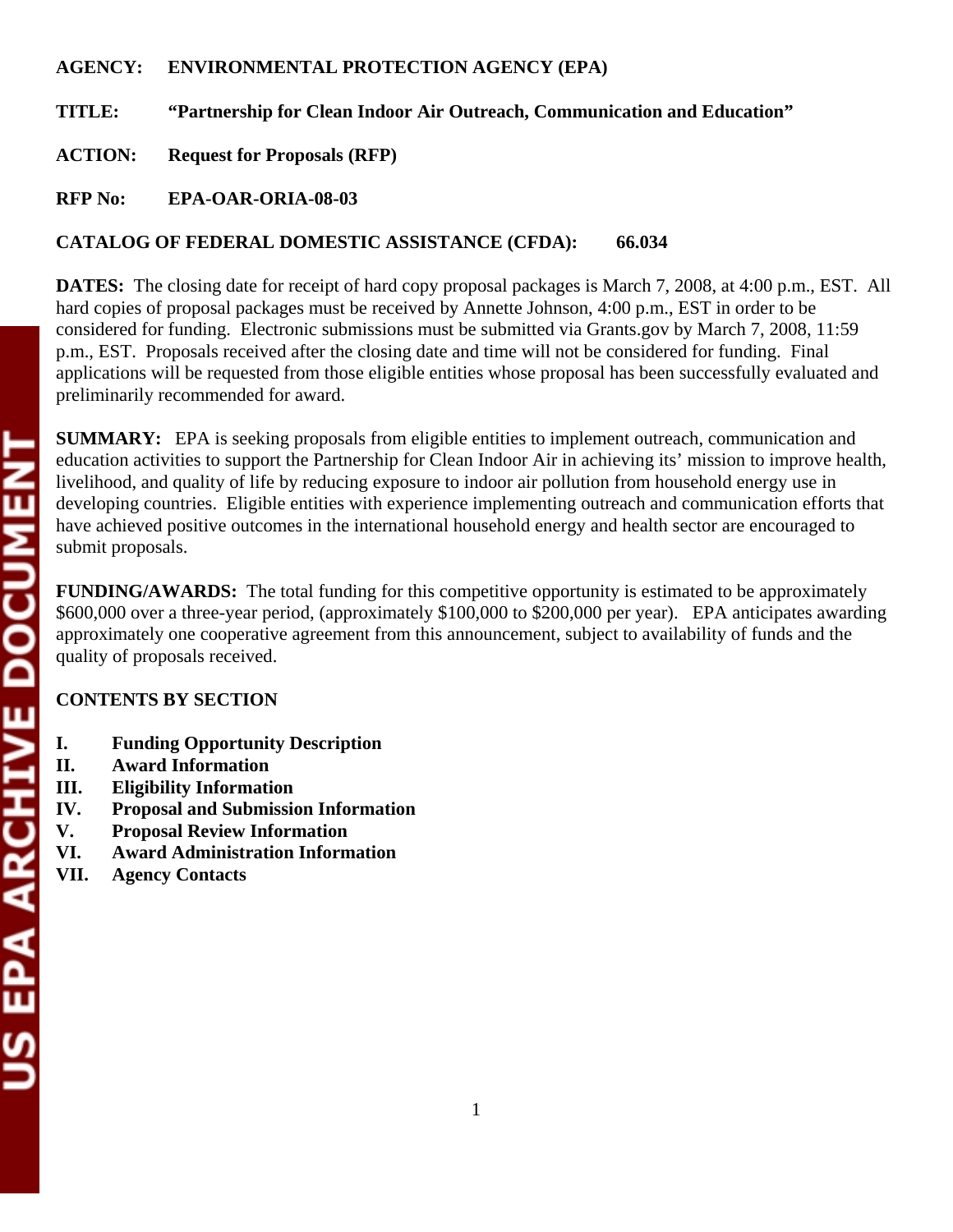# **I. FUNDING OPPORTUNITY DESCRIPTION**

## **A. Background**

Approximately three billion people worldwide burn traditional biomass (e.g., wood, dung, crop residues) and coal indoors for home cooking and heating. The number of people using these fuels is expected to rise substantially by 2020. According to the World Health Organization, this widespread use results in the premature deaths of an estimated 1.5 million people each year from diseases and infections caused by breathing elevated levels of indoor smoke, with women and children being most significantly affected. Indoor air pollution from household energy is the fourth leading health risk in poor developing countries.

In response to this challenge, the United States Environmental Protection Agency, along with other governments and organizations, launched the global Partnership for Clean Indoor Air at the World Summit on Sustainable Development in Johannesburg in September 2002. The Partnership's mission is to improve health, livelihood, and quality of life by reducing exposure to indoor air pollution, primarily among women and children, from household energy use in developing countries. The Partnership is focusing on four priority areas: incorporating social and cultural practices to promote adoption of new technology; developing local sustainable markets for improved technology; improving the design and performance of technologies; and monitoring indoor air pollution and socio-economic impacts of the interventions.

Many governments, non-governmental organizations, and other institutions have been working on this issue for decades, with varying degrees of success. The global nature of the problem, as well as the cross-sector impacts (e.g., health, environment, energy), make it enormously complicated to solve on a broader scale. To achieve sustainable progress, we must bring together key sectors to contribute their resources, expertise and experience. This voluntary Partnership currently has more than 150 public and private sector Partners from around the world working together to increase the use of clean, reliable, affordable, efficient and safe home cooking and heating practices in Africa, Asia and Latin America. The purpose of this cooperative agreement is to increase the exchange of information and action of this diverse group of partner organizations through effective outreach, communication and education on household energy and health.

# **B. Scope of Work**

# **Partnership Outreach, Communication and Education**

EPA is requesting proposals from eligible entities to increase the exchange of technical and programmatic information among the Partners and others working in the global household energy and health sectors and facilitate the promotion of effective approaches to household energy and health throughout partnering countries. Activities will promote and support direct information exchange within and between Asia, Africa and Latin America among technology users, technology and social science researchers, entrepreneurs, project implementers, program directors and policy makers. These exchanges will help participants share their experiences, identify lessons learned, and more rapidly assimilate insights gained around the world.

Specific activities may include such things as:

- Sharing and disseminating information to Partners on relevant household energy and health issues, including publishing an electronic quarterly newsletter and periodic announcements;
- Creating and maintaining a Web site to provide easy access to relevant information, activities and resources, highlighting Partnership accomplishments, and profiling Partner organizations;
- Recruiting additional non-governmental organizations, private firms, research institutions, and country governments into the Partnership or its activities;
- Seeking feedback from Partners on needs and synergies;
- Expanding the exchange of information and lessons learned, including dissemination of key technical documents through electronic means;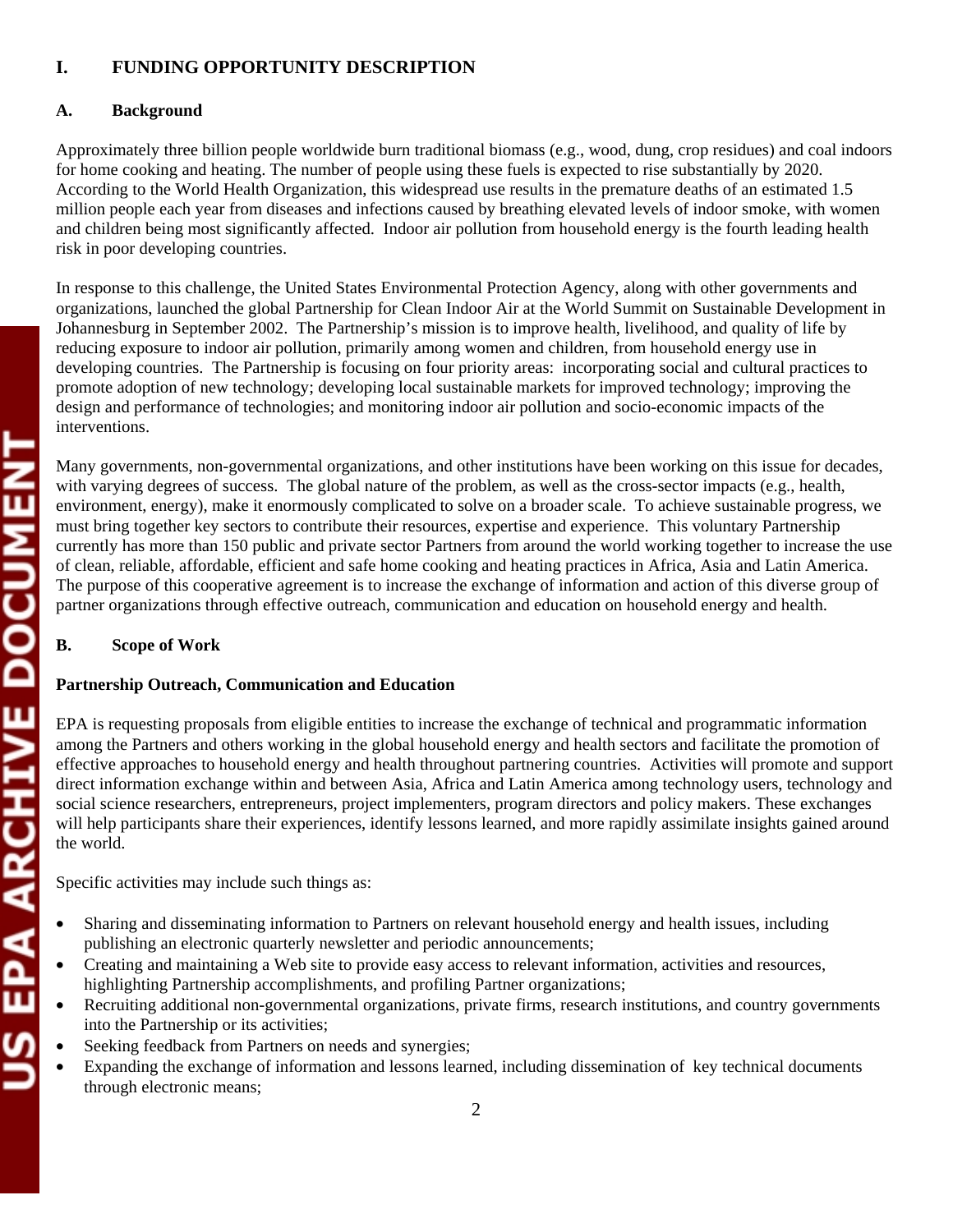- Organizing and providing logistical support for Partnership activities and related events (e.g. Partnership meetings, forums, thematic workshops and technical assistance activities, etc.);
- Assisting in the development of Partnership meetings and workshops (i.e., identifying technical presenters and participants);
- Compiling key findings from meetings, workshops and activities and disseminating them through established Partnership communication channels; and
- Expanding visibility for international household energy and health issues.

## **C. EPA Strategic Plan Linkage and Anticipated Outcomes/Outputs**

## **1. Linkage to EPA Strategic Plan**

This competitive funding announcement supports EPA's Goal 1: Clean Air and Global Climate Change; Objective 1.2 Healthier Indoor Air; Sub-objective 1.1.1 – More people Breathing Cleaner Air.

## **2. Outputs**

The term "output" means an environmental activity, effort, and/or associated work product related to an environmental goal and objective that will be produced or provided over a period of time or by a specified date. Outputs may be quantitative or qualitative but must be measurable during an assistance agreement funding period.

Project outputs should aim to increase the awareness, capacity and action of Partners and other governments, nongovernmental organizations, academic institutions and the private sector to reduce exposure to indoor air pollution from household energy use in developing countries. Examples of outputs include, but are not limited to the following:

- Prepare and disseminate an electronic quarterly publication to provide information on the activities of the Partnership and its Partners around the world. Regular features would include: spotlights on PCIA partners; feature articles; recent achievements and advances in household energy, indoor air pollution, and health; and upcoming events.
- Create and maintain a Web site to provide easy access to relevant information, activities and resources related to the Partnership.
- In collaboration with other Partner organizations, develop, coordinate and support the implementation of Partnership meetings, forums, and capacity building workshops.

# **3. Outcomes**

The term "outcome" means the result, effect or consequence that will occur from carrying out an environmental program or activity that is related to an environmental or programmatic goal or objective. Outcomes may be environmental, behavioral, health-related, or programmatic in nature, but must be quantitative. They may not necessarily be achievable within an assistance agreement funding period.

Projects to be funded under this announcement are expected to produce at least one, and preferably all, of the following environmental outcomes: increased awareness, capacity and action among Partner organizations to reduce indoor air pollution from household energy use in developing countries.

Therefore, applicants need to indicate how they will measure the degree of awareness, capacity and action achieved through their efforts. Progress reports and a final report will also be a required output, as specified in Section VI(C) of this announcement, "Reporting Requirement."

# **D. Supplementary Information**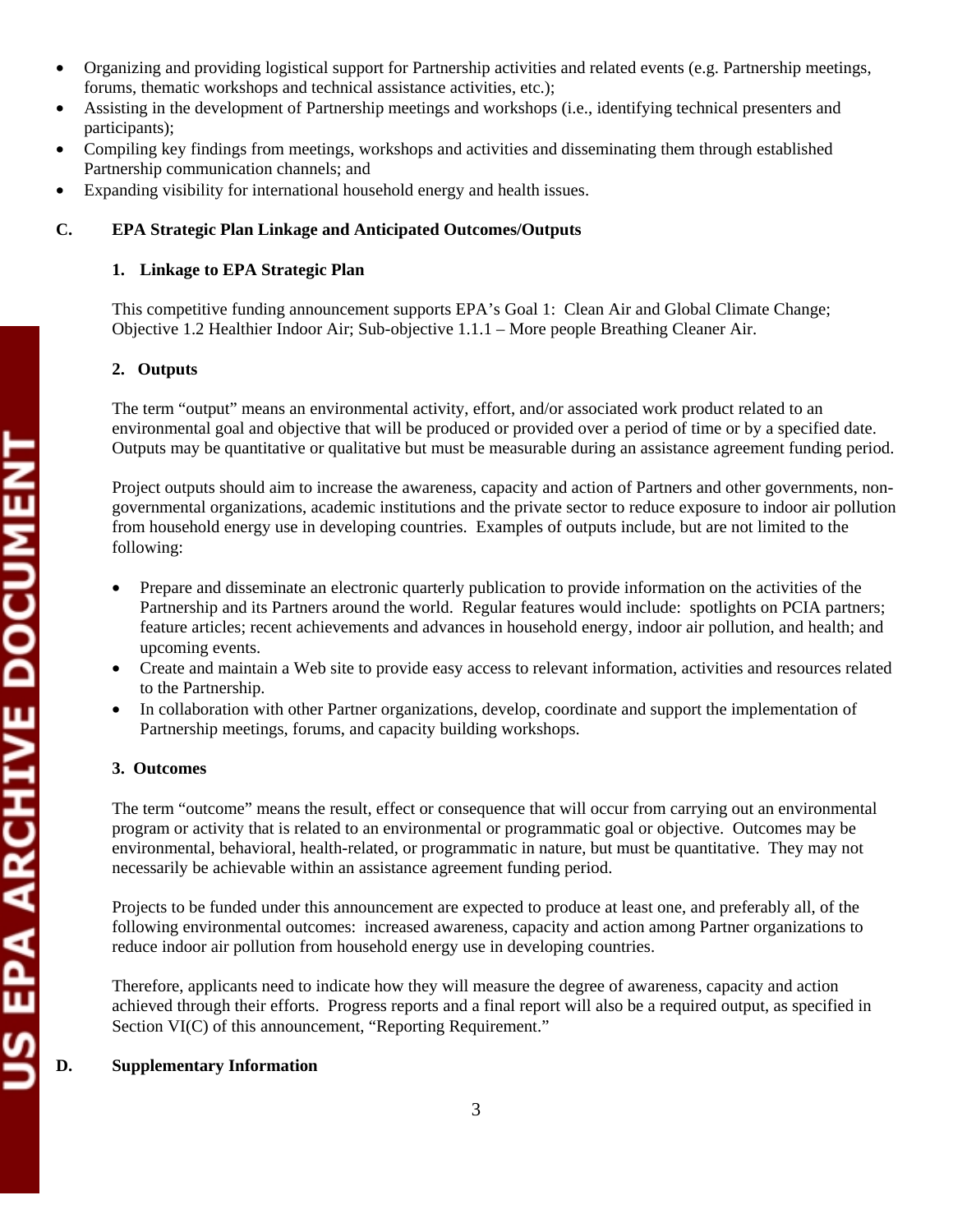The statutory authorities for this action are the Clean Air Act, Section 103(b) which authorizes the award of grants for the purpose of education, training and outreach to reduce exposure to indoor air pollution, and the National Environmental Program Act 102(2) (F) which authorizes international cooperation to solve environmental problems.

# **II. AWARD INFORMATION**

# **A. What is the amount of funding available?**

The total estimated funding expected to be available for award under this competitive opportunity is approximately \$600,000 over a three-year period.

# **B**. **Partial Funding**.

In appropriate circumstances, EPA reserves the right to partially fund proposals by funding discrete portions or phases of proposed projects. If EPA decides to partially fund a proposal, it will do so in a manner that does not prejudice any applicants or affect the basis upon which the proposal, or portion thereof, was evaluated and selected for award, and therefore maintains the integrity of the competition and selection process.

# **C. How many agreements will EPA award in this competition?**

EPA anticipates award of approximately one cooperative agreement under this announcement in value of approximately \$600,000, subject to the availability of funds and quality of evaluated proposals. In addition, EPA reserves the right to make additional awards under this announcement, consistent with Agency policy, if additional funding becomes available after the original selections. Any additional selections for awards will be made no later than six months from the date of original selection date.

# **D. What is the project period for awards resulting from this solicitation?**

The estimated project period for awards resulting from this solicitation will begin on August 1, 2008 through July 31, 2011. Proposed project periods may be up to 3 years.

# **E. Funding Type**

The funding for selected projects will be in the form of a cooperative agreement. Cooperative agreements permit substantial involvement between the EPA Project Officer and the selected applicants in the performance of the work supported. Although EPA will negotiate precise terms and conditions relating to substantial involvement as part of the award process, the anticipated substantial Federal involvement for this project will be:

- close monitoring of the successful applicant's performance to verify the results proposed by the applicant;
- collaboration during performance of the scope of work;
- in accordance with 40 CFR  $31.36(g)$ , review of proposed procurement;
- approving qualifications of key personnel (EPA will not select employees or contractors employed by the award recipient);
- review and comment on reports prepared under the cooperative agreement (the final decision on the content of reports rests with the recipient).

# **III. ELIGIBILITY INFORMATION**

# **A. Eligible Entities**

In accordance with CFDA 66.034, proposals will be accepted from States, local governments, territories, Indian Tribes,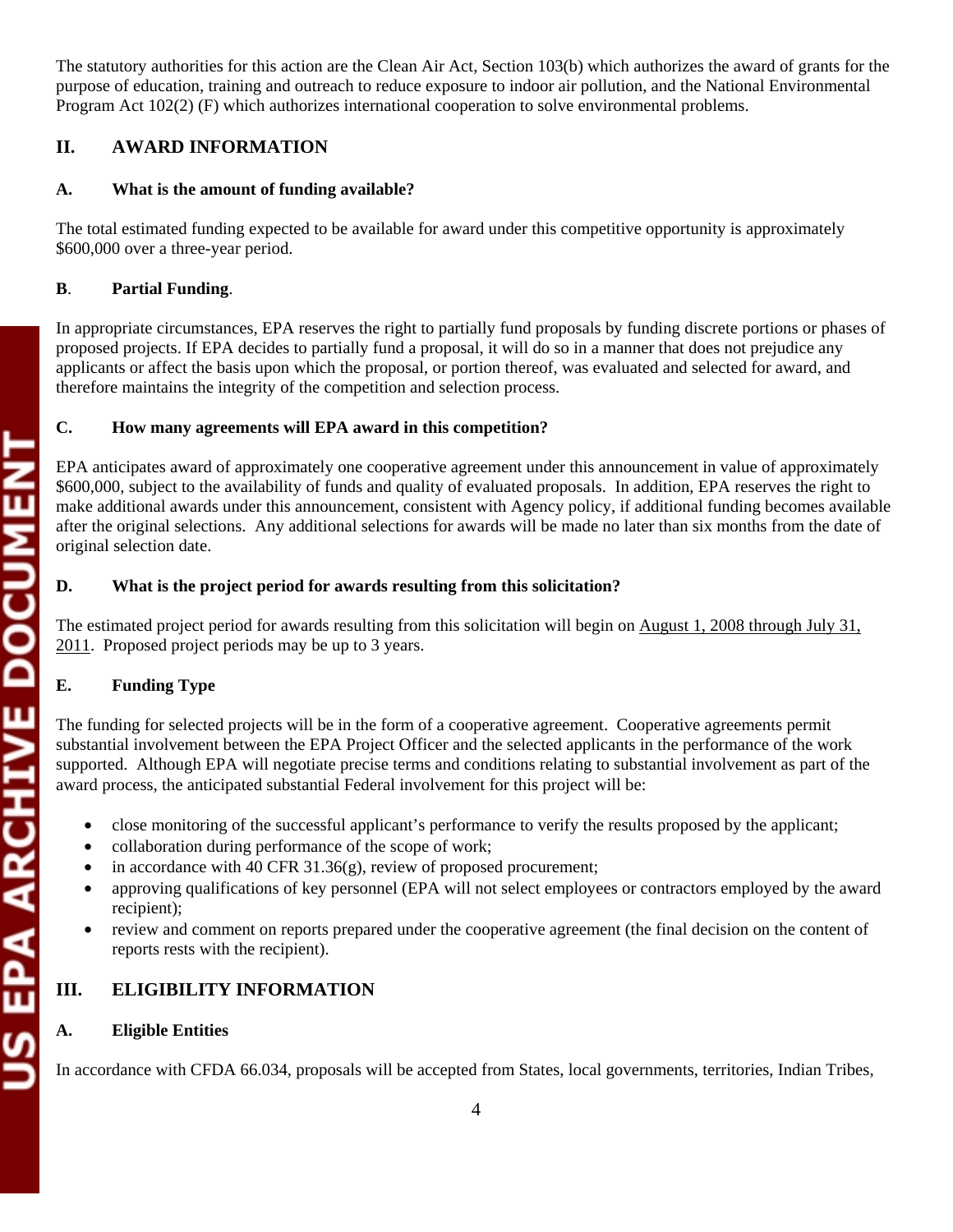and possessions of the U.S., including the District of Columbia, international organizations, public and private universities and colleges, hospitals, laboratories, other public or private non-profit institutions.

Non-profit organization, as defined by OMB Circular A-122, located at 2 CFR Part 230, means any corporation, trust, association, cooperative, or other organization which: (1) is operated primarily for scientific, educational, service, charitable, or similar purposes in the public interest; (2) is not organized primarily for profit; and (3) uses its net proceeds to maintain, improve, and/or expand its operations. For this purpose, the term "non-profit organization" excludes (i) colleges and universities; (ii) hospitals; (iii) state, local, and federally-recognized Indian tribal governments; and (iv) those non-profit organizations which are excluded from coverage of this part in accordance with § 230.20(c)

Non-profit organizations described in Section  $501(c)(4)$  of the Internal Revenue Code that engage in lobbying activities as defined in Section 3 of the Lobbying Disclosure Act of 1995 are not eligible to apply.

### **B. Cost Sharing or Matching**

There is no statutory or regulatory match requirement under the Clean Air Act Section 103.

### **C. Threshold Eligibility Criteria**

These are requirements that if not met by the time of proposal submission will result in elimination of the proposal from consideration for funding. Only proposals from eligible entities (see above) that meet all of these criteria will be evaluated against the ranking factors in Section V of this announcement. Applicants deemed ineligible for funding consideration as a result of the threshold eligibility review will be notified within 15 calendar days of the ineligibility determination.

1. a. Proposals must substantially comply with the proposal submission instructions and requirements set forth in Section IV of this announcement or else they will be rejected. However, where a page limit is expressed in Section IV with respect to the proposal, pages in excess of the page limitation will not be reviewed.

b. In addition, proposals must be received by the EPA or received through www.grants.gov, as specified in Section IV of this announcement, on or before the proposal submission deadline published in Section IV of this announcement. Applicants are responsible for ensuring that their proposal reaches the designated person/office specified in Section IV of the announcement by the submission deadline.

c. Proposals received after the submission deadline will be considered late and returned to the sender without further consideration unless the applicant can clearly demonstrate that it was late due to EPA mishandling. For hard copy submissions, where Section IV requires proposal receipt by a specific person/office by the submission deadline, receipt by an agency mailroom is not sufficient. Applicants should confirm receipt of their proposal with Annette Johnson as soon as possible after the submission deadline—failure to do so may result in your proposal not being reviewed.

2. Proposals must support Goal 1 "*Clean Air and Global Climate Change", "Protect and improve the air so it is healthy to breathe and risks to human health and the environment are reduced,"* of EPA's Strategic Plan.

# **IV. PROPOSAL AND SUBMISSION INFORMATION**

### **A. How to Obtain Proposal Package**

EPA encourages applicants to obtain proposal materials and apply electronically through http://www.grants.gov.

Applicants may also download individual grant application forms from EPA's Office of Grants and Debarment website at: http://www.epa.gov/ogd/grants/how\_to\_apply.htm.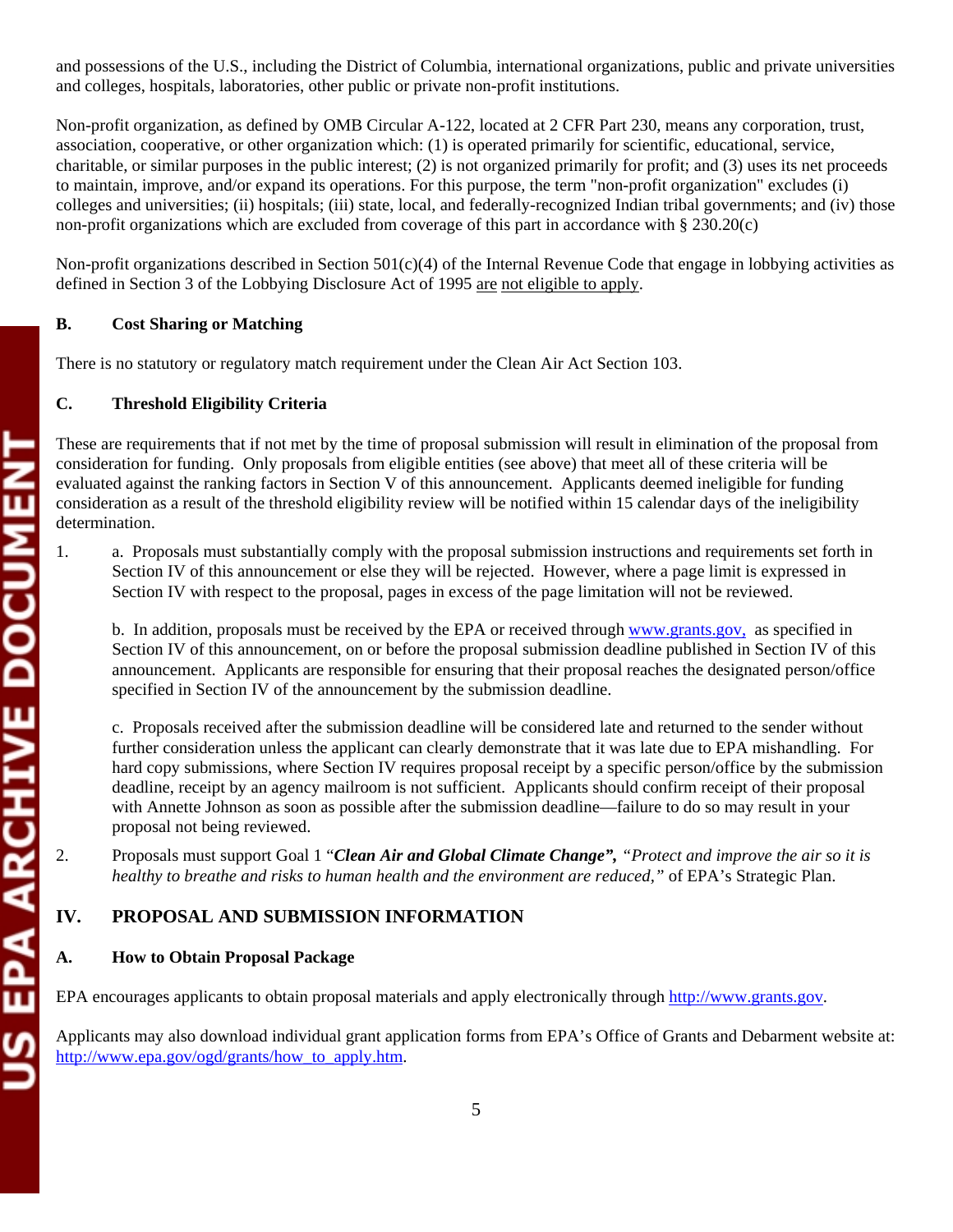To obtain a hard copy of materials, please send an email or written request to the Agency contact listed in Section VII of this announcement.

### **B. Form of Proposal Submission**

Applicants have the option to submit their proposals in *one of two ways*: 1) Hard copy by express delivery service, or 2) electronically through the Grants.gov website. Proposals will not be accepted via U.S. Postal Service. All proposals must be prepared, and include the information as described in Section IV.C. below, regardless of mode of transmission.

## **1. Hard Copy Submission**

Please provide one original of the proposal package (including signed and completed SF 424 and SF 424A forms) and four copies--**no binders or spiral binding please**--to:

### **Express Delivery Address (FedEx, UPS, DHL, etc.)**

U.S. Environmental Protection Agency ATTN: Annette Johnson (Mail Code: 6609J) OAR/ORIA/IED Room 440 1310 L Street, NW Washington, DC 20005 Phone: (202) – 343-9489

Proposals will not be accepted via U.S. Postal Service.

### **Hard Copy Proposal Submission Deadline**

All hard copies of proposal packages must be received in-house by Annette Johnson, March 7, 2008, 4:00 p.m., EST.

### **2. Grants.gov Submission**

The electronic submission of your proposal must be made by an official representative of your institution who is registered with Grants.gov and is authorized to sign applications for Federal assistance. For more information, go to http://www.grants.gov and click on "Get Registered" on the left side of the page.

**\*Registration process may take a week or longer to complete***.* If your organization is not currently registered with Grants.gov, please encourage your office to designate an Authorized Organization Representative (AOR) and ask that individual to begin the registration process as soon as possible.

To begin the application process under this grant announcement, go to http://www.grants.gov and click on the "Apply for Grants" tab on the left side of the page. Then click on "Apply Step 1: Download a Grant Application Package and Instructions" to download the Pure Edge viewer and obtain the application package for the announcement. To download the Pure Edge viewer click on the "Pure Edge Viewer" link. Once you have downloaded the viewer, you may retrieve the application package by entering the Funding Opportunity Number, **EPA-OAR-ORIA-08-03**, or the CFDA number that applies to the announcement (CFDA 66.034), in the appropriate field. You may also be able to access the application package by clicking on the button "How To Apply" at the top right of the synopsis page for this announcement on http://www.grants.gov (to find the synopsis page, go to http://www.grants.gov and click on the "Find Grant Opportunities" button on the left side of the page and then go to Search Opportunities and use the Browse by Agency feature to find EPA opportunities).

### **ATTENTION – Microsoft Vista and Word 2007 Users**

Please note that Grants.gov does not currently support the new Microsoft Vista Operating system. The Pure Edge software used by Grants.gov for forms is not compatible with Vista. Grants.gov will be reviewing this new product to determine if it can be supported in the future.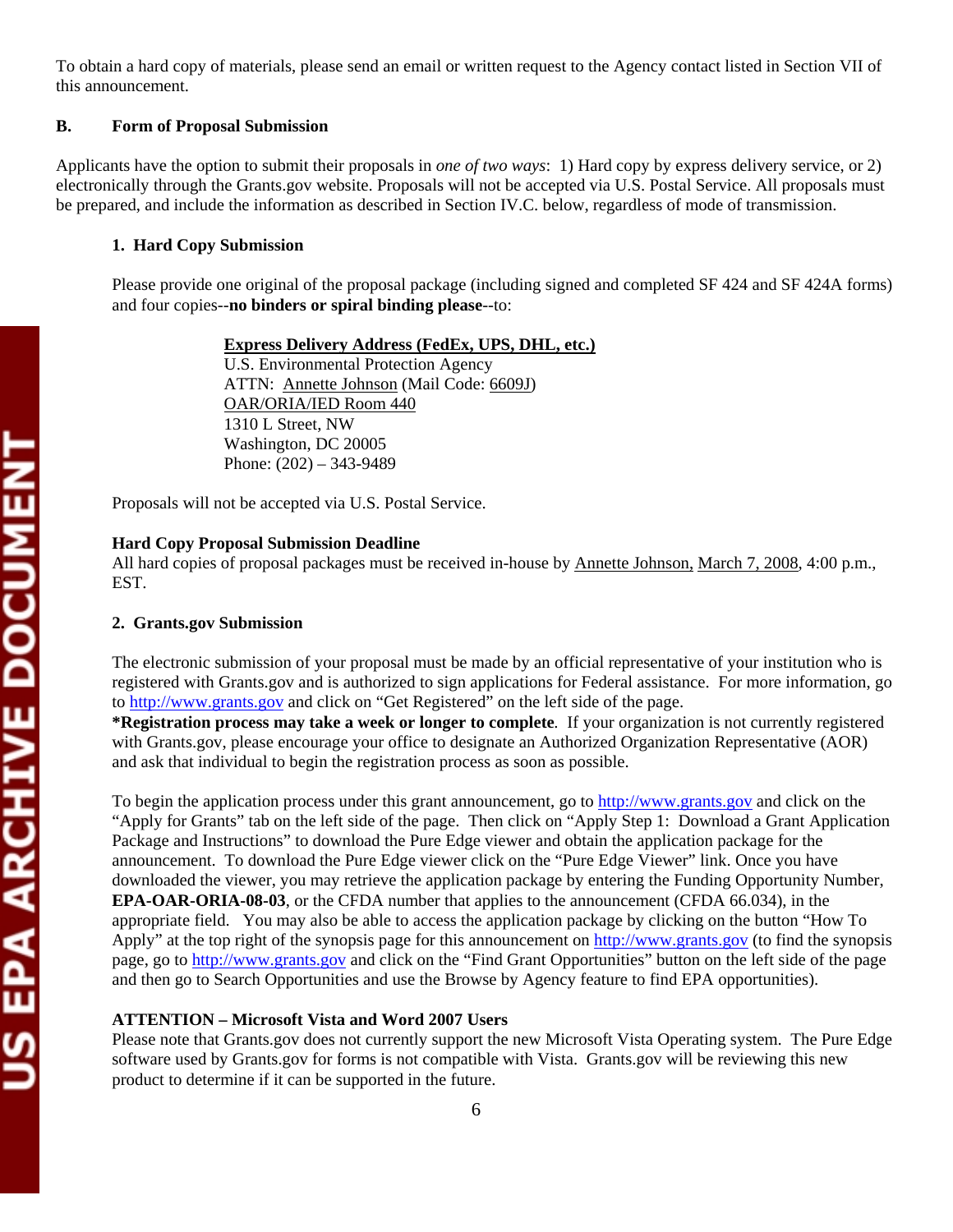In addition, the new version of Microsoft Word saves documents with the extension .DOCX. The Grants.gov system does not process Microsoft Word documents with the extension .DOCX. When submitting Microsoft Word attachments to Grants.gov, please use the version of Microsoft Word that ends in .DOC. If you have any questions regarding this matter please email the Grants.gov Contact Center at support@grants.gov or call 1-800-518-4726.

#### **Grants.gov Proposal Submission Deadline**

Your organization's AOR (Authorized Organization Representative) *must* submit your complete proposal package as described below, electronically to EPA through Grants.gov (http://www.grants.gov) no later than **11:59 p.m. EST on March 7, 2008.** 

#### **Proposal Materials**

#### **The following forms and documents are required to be submitted under this announcement:**

- I. Application for Federal Assistance (SF-424)
- II. Budget Information for Non-Construction Programs (SF-424A)
- III. Narrative Proposal **(as described in section IV.C of the announcement)**

The proposal package *must* include all of the following materials:

### **I. Standard Form (SF) 424, Application for Federal Assistance**

Complete the form. There are no attachments. Please be sure to include organization fax number and email address in Block 5 of the Standard Form SF 424.

Please note that the organizational Dun and Bradstreet (D&B) Data Universal Number System (DUNS) number must be included on the SF-424. Organizations may obtain a DUNS number at no cost by calling the toll-free DUNS number request line at 1-866-705-5711.

#### **II. Standard Form SF 424A – Budget Information**:

Complete the form. There are no attachments.

The total amount of federal funding requested for the project period should be shown on line 5(e) and on line  $6(k)$  of SF-424A, the amount of indirect costs should be entered on line  $6(i)$ . The indirect cost rate (i.e., a percentage), the base (e.g., personnel costs and fringe benefits), and the amount should also be indicated on line 22.

### **\*Selected applicant(s) will need to submit a copy of their current indirect cost rate that has been negotiated with a federal cognizant agency during application phase.**

#### **III. Narrative Proposal**

*The document should be readable in PDF, MS Word or Word Perfect WP6/7/8 for Windows and consolidated into a single file and be prepared in accordance with Section IV C of the announcement.* 

**\*\*Documents I through III** listed under Proposal Materials above should appear in the "Mandatory Documents" box on the www.grants.gov Grant Application Package page.

For documents I and II, click on the appropriate form and then click "Open Form" below the box. The fields that must be completed will be highlighted in yellow. Optional fields and completed fields will be displayed in white. If you enter an invalid response or incomplete information in a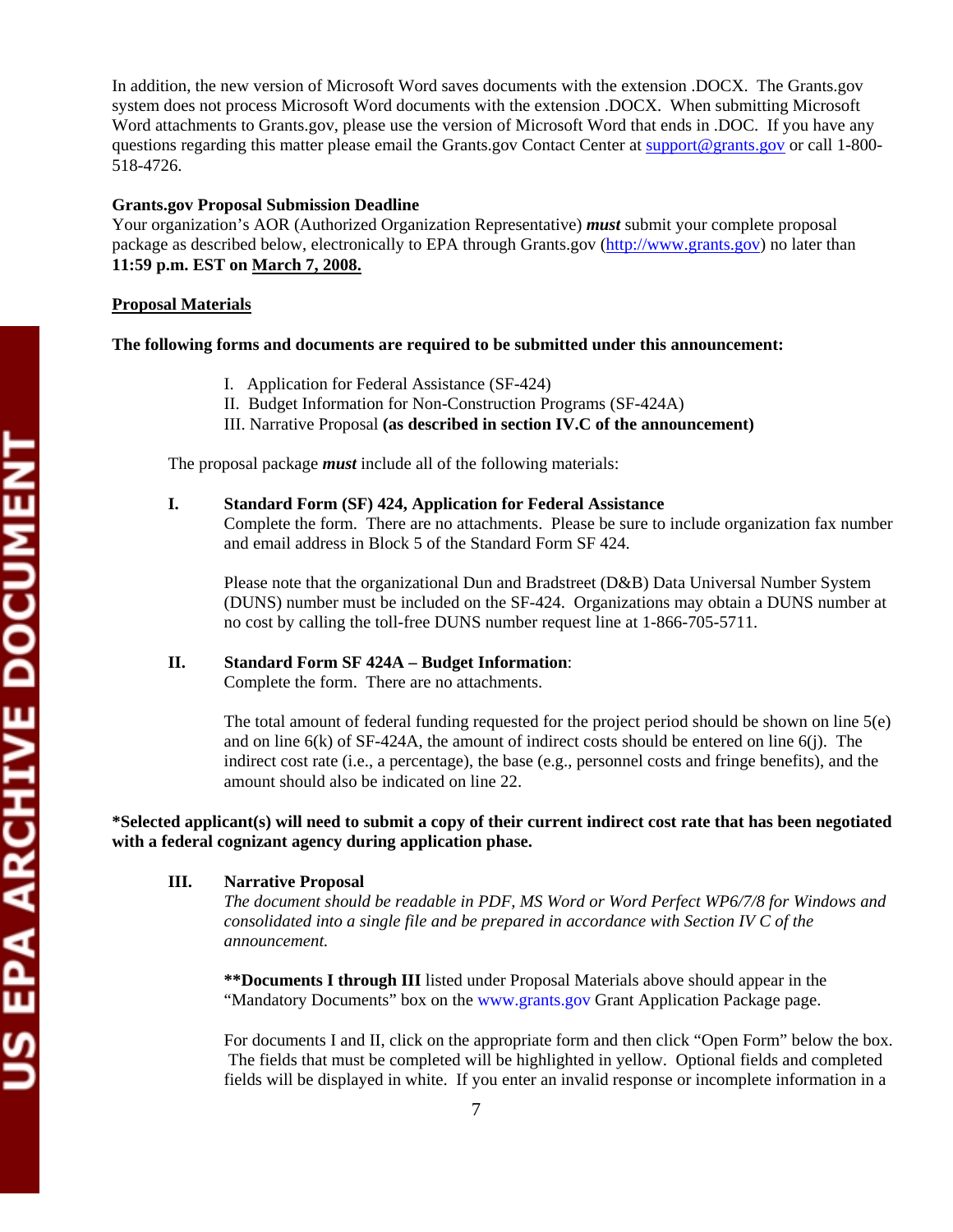field, you will receive an error message. When you have finished filling out each form, click "Save." When you return to the electronic Grant Application Package page, click on the form you just completed, and then click on the box that says, "Move Form to Submission List." This action will move the document over to the box that says, "Mandatory Completed Documents for Submission."

For document number III, the Narrative Proposal, you will need to attach electronic files. Prepare your narrative proposal as described above in Section IV.C of this announcement and save the document to your computer as an MS Word, PDF or WordPerfect file. When you are ready to attach your proposal to the application package, click on "Project Narrative Attachment Form," and open the form. Click "Add Mandatory Project Narrative File," and then attach your proposal narrative (previously saved to your computer) using the browse window that appears. You may then click "View Mandatory Project Narrative File" to view it. Enter a brief descriptive title of your project in the space beside "Mandatory Project Narrative File Filename;" the file name should be no more than 40 characters long. If there other attachments that you would like to submit to accompany your proposal, you may click "Add Optional Project Narrative File" and proceed as before. When you have finished attaching the necessary documents, click "Close Form." When you return to the "Grant Application Package" page, select the "Project Narrative Attachment Form" and click "Move Form to Submission List." The form should now appear in the box that says, "Mandatory Completed Documents for Submission."

Once your proposal package has been completed and saved, send it to your Authorized Representative (AOR) for submission to U.S. EPA through www.grants.gov. Please advise your AOR to close all other software programs before attempting to submit the application package through grants.gov.

In the "Application Filing Name" box, your AOR should enter your organization's name (abbreviate where possible), the fiscal year (e.g., FY08), and the grant category (e.g., Assoc Prog Supp). The filing name should not exceed 40 characters. From the "Grant Application Package" page, your AOR may submit the application package by clicking the "Submit" button that appears at the top of the page. The AOR will then be asked to verify the agency and funding opportunity number for which the application package is being submitted. If problems are encountered during the submission process, the AOR should reboot his/her computer before trying to submit the application package again. [It may be necessary to turn off the computer (not just restart it) before attempting to submit the package again.] **If the AOR continues to experience submission problems, he/she may contact grants.gov for assistance by phone at 1-800-518-4726** or email at http://www.grants.gov/help/help.jsp**.** 

Proposal packages submitted thru grants.gov will be time/date stamped electronically.

#### **C. Content of Proposal Submission**

All proposal submissions, regardless of mode of transmission, must contain a completed and signed SF-424, Application for Federal Assistance, a completed SF-424A, Budget Information—Non-Construction Programs, and a Narrative Proposal as described below.

#### **Narrative Proposal**

The Narrative Proposal (including sections 1-3 below) **cannot** exceed a maximum of 10 single-spaced typewritten pages, including the Summary Page. Pages in excess of 10 will not be considered.

\*Supporting materials, such as resumes and letters of support, are not required. If supporting materials are included as attachments, they will be included in the 10-page limit.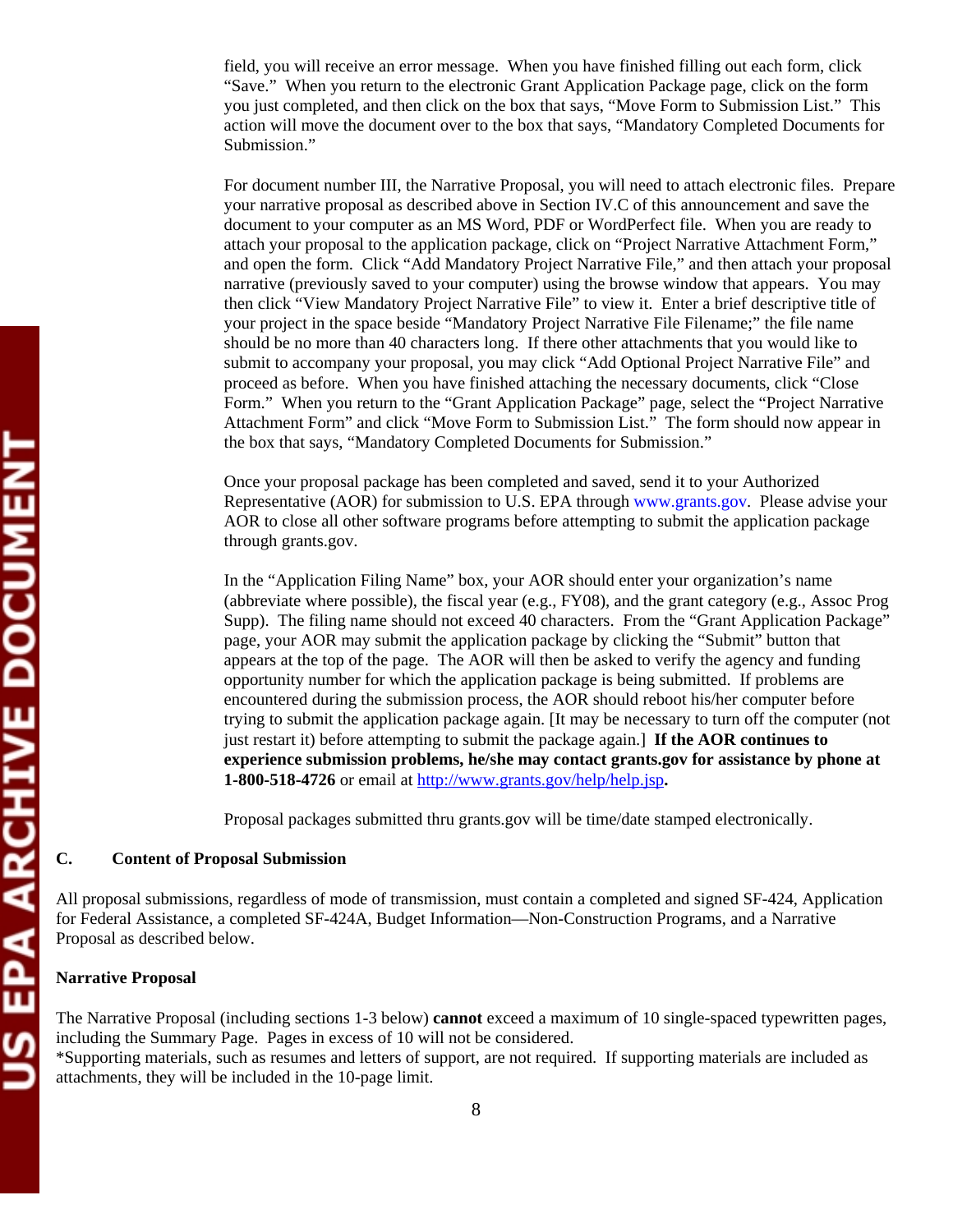### **1. Summary Page**

a. Project Title

b. Applicant Information. Include applicant (organization) name, address, contact person, phone number, fax and e-mail address.

c. Funding Requested. Specify the amount you are requesting from EPA.

d. Total Project Cost. Specify total cost of the project. Identify funding from other sources, including cost share or in-kind resources.

e. Project period. Provide beginning and ending dates.

### **2. Narrative Work Plan**

**\*\*The Narrative must explicitly describe how the proposed project meets the guidelines established in Sections I-III (including the threshold eligibility criteria in Section III.C) of this announcement, and address each of the evaluation criteria set forth in Section V.** 

- **a. Project Summary/Approach:** The summary shall contain the following components:
	- i. Detailed project summary, description of specific actions and methods to be undertaken and the responsible institutions, including estimated time line for each task.
	- ii. Description of the associated work products to be developed.
	- iii. Explanation of project benefits to the public, and specifically the potential audience(s) served.
	- iv. Description of the roles of the applicant and partners, if any.
	- v. Description of the applicant's organization and experience related to the proposed project.
	- vi. Description of staff expertise/qualifications, staff knowledge, and resources or the ability to obtain them, to successfully achieve the goals of the proposed project.
	- vii. Budget and estimated funding amounts for each work component/task. This section provides an opportunity for narrative description of the budget or aspects of the budget found in the SF-424A, such as "other" and "contractual."

#### **b. Environmental Results—Outcomes and Outputs**

Identify the expected quantitative and qualitative outcomes of the project **(See Section I)**, including what measurements will be used to track your progress towards achieving the outcomes and how the results of the project will be evaluated. Identify the expected project outputs and how progress towards achieving the outputs will be tracked and measured.

#### **c. Past Performance**

**I. Programmatic Capability:** Submit a list of federally funded assistance agreements **(assistance agreements include Federal grants and cooperative agreements but not Federal contracts)** similar in size, scope and relevance to the proposed project that your organization performed within the last three years (no more than 5, and preferably EPA agreements) and describe (i) whether, and how, you were able to successfully complete and manage those agreements and (ii) your history of meeting the reporting requirements under those agreements including submitting acceptable final technical reports.

\*In evaluating applicants under these factors in Section V, EPA will consider the information provided by the applicant and may also consider relevant information from other sources, including information from EPA files and from current and prior Federal agency grantors (e.g., to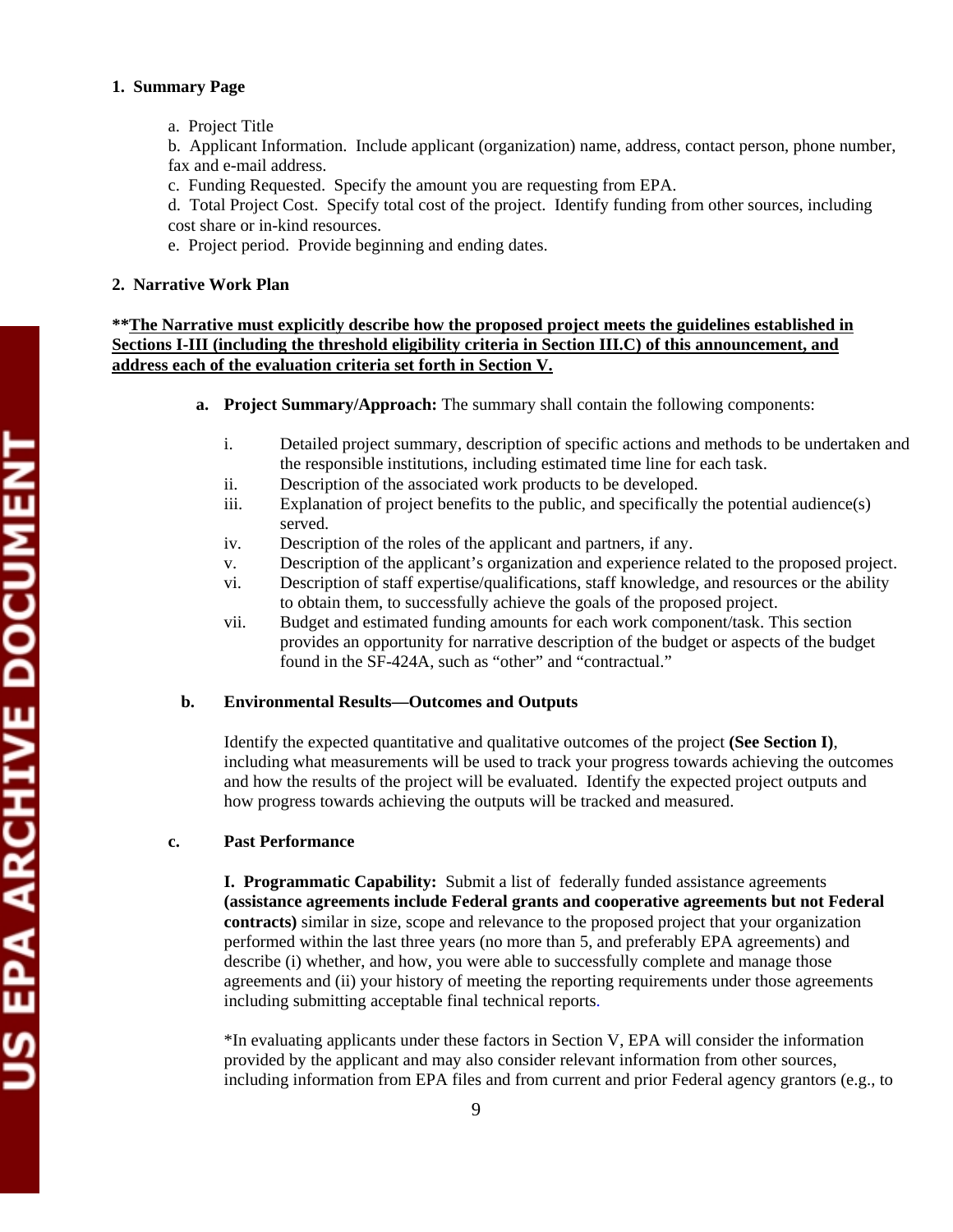verify and/or supplement the information provided by the applicant). If you do not have any relevant or available past performance or reporting information, please indicate this in the proposal and you will receive a neutral score for these factors under Section V.

**II. Reporting on Environmental Results--Outcomes and Outputs:** Submit a list of federally funded assistance agreements **(assistance agreements include Federal grants and cooperative agreements but not Federal contracts)** that **your organization** performed within the last three years ( no more than 5, and preferably EPA agreements**),** and describe how you documented and/or reported on whether you were making progress towards achieving the expected results (e.g., outputs and outcomes) under those agreements. If you were not making progress, please indicate whether, and how, you documented why not.

\*In evaluating applicants under this factor in Section V, EPA will consider the information provided by the applicant and may also consider relevant information from other sources, including information from EPA files and from current and prior Federal agency grantors (e.g., to verify and/or supplement the information provided by the applicant). If you do not have any relevant or available environmental results past performance information, please indicate this in the proposal and you will receive a neutral score for this factor under Section V.

### **3. Detailed Budget Narrative**

In addition to the SF 424A, please provide specified total costs of the project.

Management Fees: When formulating budgets for proposals/applications, applicants must not include management fees or similar charges in excess of the direct costs and indirect costs at the rate approved by the applicants cognizant audit agency, or at the rate provided for by the terms of the agreement negotiated with EPA. The term "management fees or similar charges" refers to expenses added to the direct costs in order to accumulate and reserve funds for ongoing business expenses, unforeseen liabilities, or for other similar costs that are not allowable under EPA assistance agreements. Management fees or similar charges may not be used to improve or expand the project funded under this agreement, except to the extent authorized as a direct cost of carrying out the scope of work.

#### **D.** Can funding be used for the applicant to make subawards, acquire contract services or fund partnerships?

EPA awards funds to one eligible applicant as the recipient even if other eligible applicants are named as partners or coapplicants or members of a coalition or consortium. The recipient is accountable to EPA for the proper expenditure of funds.

Funding may be used to provide subgrants or subawards of financial assistance, which includes using subawards or subgrants to fund partnerships, provided the recipient complies with applicable requirements for subawards or subgrants including those contained in 40 CFR Parts 30 or 31, as appropriate. Applicants must compete contracts for services and products, including consultant contracts, and conduct cost and price analyses to the extent required by the procurement provisions of the regulations at 40 CFR Parts 30 or 31, as appropriate. The regulations also contain limitations on consultant compensation. Applicants are not required to identify subawardees/subgrantees and/or contractors (including consultants) in their proposal/application. However, if they do, the fact that an applicant selected for award has named a specific subawardee/subgrantee, contractor, or consultant in the proposal/application EPA selects for funding does not relieve the applicant of its obligations to comply with subaward/subgrant and/or competitive procurement requirements as appropriate. Please note that applicants may not award sole source contracts to consulting, engineering or other firms assisting applicants with the proposal solely based on the firm's role in preparing the proposal/application.

Successful applicants cannot use subgrants or subawards to avoid requirements in EPA grant regulations for competitive procurement by using these instruments to acquire commercial services or products from for-profit organizations to carry out its assistance agreement. The nature of the transaction between the recipient and the subawardee or subgrantee must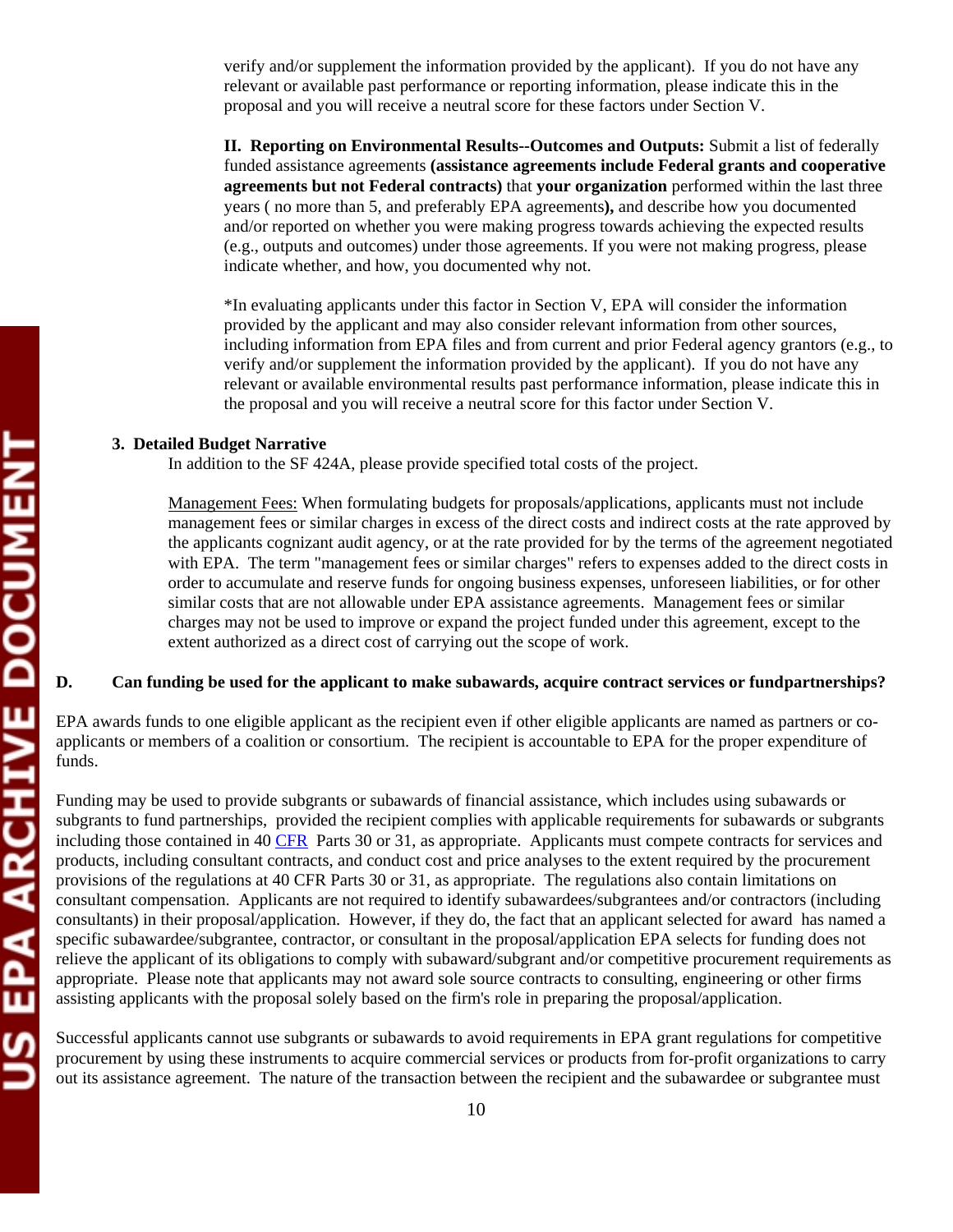be consistent with the standards for distinguishing between vendor transactions and subrecipient assistance under Subpart B Section .210 of OMB Circular A-133 , and the definitions of subaward at 40 CFR 30.2(ff) or subgrant at 40 CFR 31.3, as applicable. EPA will not be a party to these transactions. Applicants acquiring commercial goods or services must comply with the competitive procurement standards in 40 CFR Part 30 or 40 CFR Part 31.36 and cannot use a subaward/subgrant as the funding mechanism.

### **E. How will an applicant's proposed subawardees/subgrantees and contractors be considered during the evaluation process described in Section V of the announcement?**

Section V of the announcement describes the evaluation criteria and evaluation process that will be used by EPA to make selections under this announcement. During this evaluation, except for those criteria that relate to the applicant's own qualifications, past performance, and reporting history, the review panel will consider, if appropriate and relevant, the qualifications, expertise, and experience of:

(i) an applicant's named subawardees/subgrantees identified in the proposal/application if the applicant demonstrates in the proposal/application that if it receives an award that the subaward/subgrant will be properly awarded consistent with the applicable regulations in 40 CFR Parts 30 or 31. For example, applicants must not use subawards/subgrants to obtain commercial services or products from for profit firms or individual consultants. (ii) an applicant's named contractor(s), including consultants, identified in the proposal/application if the applicant demonstrates in its proposal/application that the contractor(s) was selected in compliance with the competitive Procurement Standards in 40 CFR Part 30 or 40 CFR 31.36 as appropriate. For example, an applicant must demonstrate that it selected the contractor(s) competitively or that a proper non-competitive sole-source award consistent with the regulations will be made to the contractor(s), that efforts were made to provide small and disadvantaged businesses with opportunities to compete, and that some form of cost or price analysis was conducted. EPA may not accept sole source justifications for contracts for services or products that are otherwise readily available in the commercial marketplace.

EPA will not consider the qualifications, experience, and expertise of named subawardees/subgrantees and/or named contractor(s) during the proposal/application evaluation process unless the applicant complies with these requirements.

# **F. Submission Dates and Times**

The deadline for receipt of hard copy proposal packages is **March 7, 2008 4:00 p.m., EST.** All hard copies of proposal packages must be received by **Annette Johnson,** 4:00 p.m., EST on the **March 7, 2008** in order to be considered for funding. Electronic submissions must be submitted via Grants.gov by **March 7, 2008, 11:59 p.m., EST.** Proposals received after the closing date and time will not be considered for funding.

Final (full) grant applications will be requested only from those eligible entities whose proposals have been tentatively selected for award. Additional instructions for final application packages will be provided when the applicant is notified of the tentative selection.

# **G. Confidential Business Information**

In accordance with 40 CFR 2.203, applicants may claim all or a portion of their proposal as confidential business information. EPA will evaluate confidential claims in accordance with 40 CFR Part 2. Applicants must clearly mark proposals or portions of proposals they claim as confidential. If no claim of confidentiality is made, EPA is not required to make the inquiry to the applicant otherwise required by 40 CFR 2.204 (c)(2) prior to disclosure. Note that under Public Law No. 105-277, data produced under an award is subject to the Freedom of Information Act.

# **H. Pre-Proposal Assistance and Communications**

In accordance with EPA's Assistance Agreement Competition Policy (EPA Order 5700.5A1), EPA staff will not meet with individual applicants to discuss draft proposals, provide informal comments on draft proposals, or provide advice to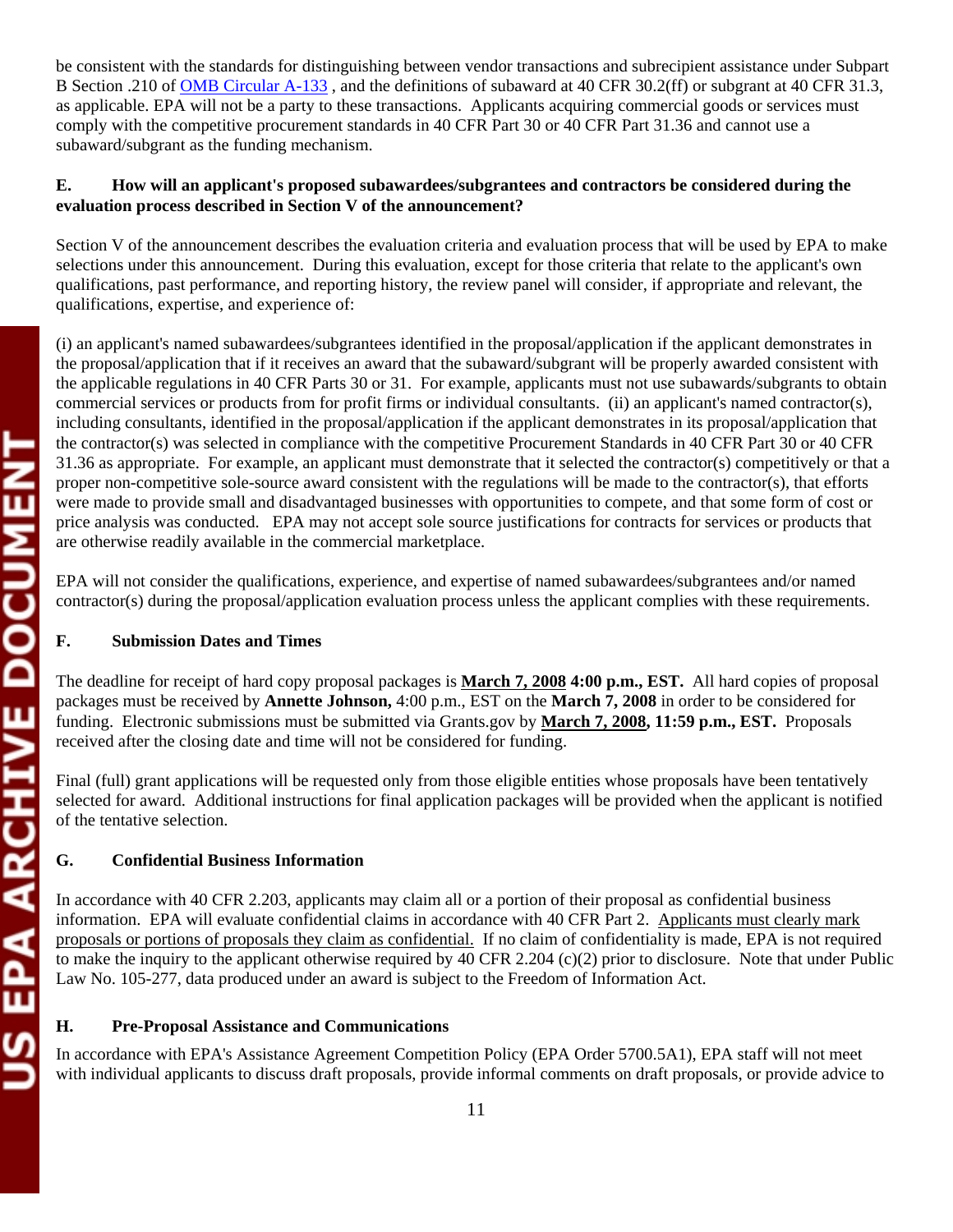applicants on how to respond to ranking criteria. Applicants are responsible for the contents of their proposals. However, EPA will respond to questions in writing from individual applicants regarding threshold eligibility criteria, administrative issues related to the submission of the proposal, and requests for clarification about the announcement. Please forward your questions to Johnson.annette@epa.gov.

All questions or comments must be communicated in writing via postal mail, facsimile, or electronic mail to the contact person listed above. Questions and answers will be posted until the closing date of this announcement at the OAR Grants/Funding webpage: http://www.epa.gov/air/grants\_funding.html.

# **V. PROPOSAL REVIEW INFORMATION**

Only those proposals that meet the threshold criteria in section III will be evaluated according to the criteria set forth below. Applicants should directly and explicitly address these criteria as part of their proposal submittal. Each proposal will be rated under a points system, with a total of 100 points possible.

### **A. Evaluation Criteria**

| <b>Criteria</b>                                                                                                 | Poi |
|-----------------------------------------------------------------------------------------------------------------|-----|
| 1. Project Summary/Approach: Under this criterion, the Agency will evaluate the following factors:              |     |
| (i) (15 pts) the extent and quality to which the proposal narrative includes a well-conceived strategy for      |     |
| addressing all of the requirements in Section I, Part B (Scope of Work) and Part C (EPA Strategic               | 3   |
| Plan Linkage and Anticipated Outcomes/Outputs), (ii) (10 pts) the extent and quality to which the               |     |
| proposal's goals are realistic and will be actually implemented by project end, (iii) (5 pts) whether the       |     |
| proposal sets forth a reasonable time schedule for the execution of the tasks associated with the               |     |
| project(s).                                                                                                     |     |
| 2. Environmental Results-Outcomes and Outputs: Extent and quality to which the proposal                         |     |
| describes the evaluative component of the project, including how the applicant's success in achieving           |     |
| the expected project outcomes and outputs, including those identified in <b>Section I</b> , will be tracked and |     |
| measured.                                                                                                       |     |
| 3. Past Performance--Programmatic Capability and Reporting on Environmental Results: Under                      |     |
| this criterion, the Agency will evaluate the applicant's technical ability to successfully complete and         |     |
| manage the proposed project taking into account the applicants: (i) (9 pts) past performance in                 |     |
| successfully completing and managing federally funded assistance agreements (assistance agreements              |     |
| include Federal grants and cooperative agreements but not Federal contracts) similar in size,                   | 2   |
| scope, and relevance to the proposed project performed within the last 3 years, (ii) (8 pts) history of         |     |
| meeting reporting requirements on federally funded assistance agreements (assistance agreements                 |     |
| include Federal grants and cooperative agreements but not Federal contracts) similar in size,                   |     |
| scope, and relevance to the proposed project performed within the last 3 years and submitting                   |     |
| acceptable final technical reports under those agreements, and (iii) (8 pts) past performance in                |     |
| documenting and/or reporting on progress towards achieving the expected outcomes and outputs (e.g.,             |     |
| results) under federally funded assistance agreements (assistance agreements include Federal grants             |     |
| and cooperative agreements but not Federal contracts) similar in size, scope and relevance to the               |     |
| proposed project within the last 3 years; and, if such progress was not made whether the                        |     |
| documentation and/or reports satisfactorily explained why not.                                                  |     |
| NOTE: In evaluating applicants under this criterion, the Agency will consider the information                   |     |
| provided by the applicant and may also consider relevant information from other sources including               |     |
| agency files and prior/current grantors (e.g., to verify and/or supplement the information supplied by          |     |
| the applicant). Applicants with no relevant or available past performance or reporting history will             |     |
| receive a neutral score for those elements under this criterion. A neutral score is half of the total points    |     |
| available in a subset of possible points.                                                                       |     |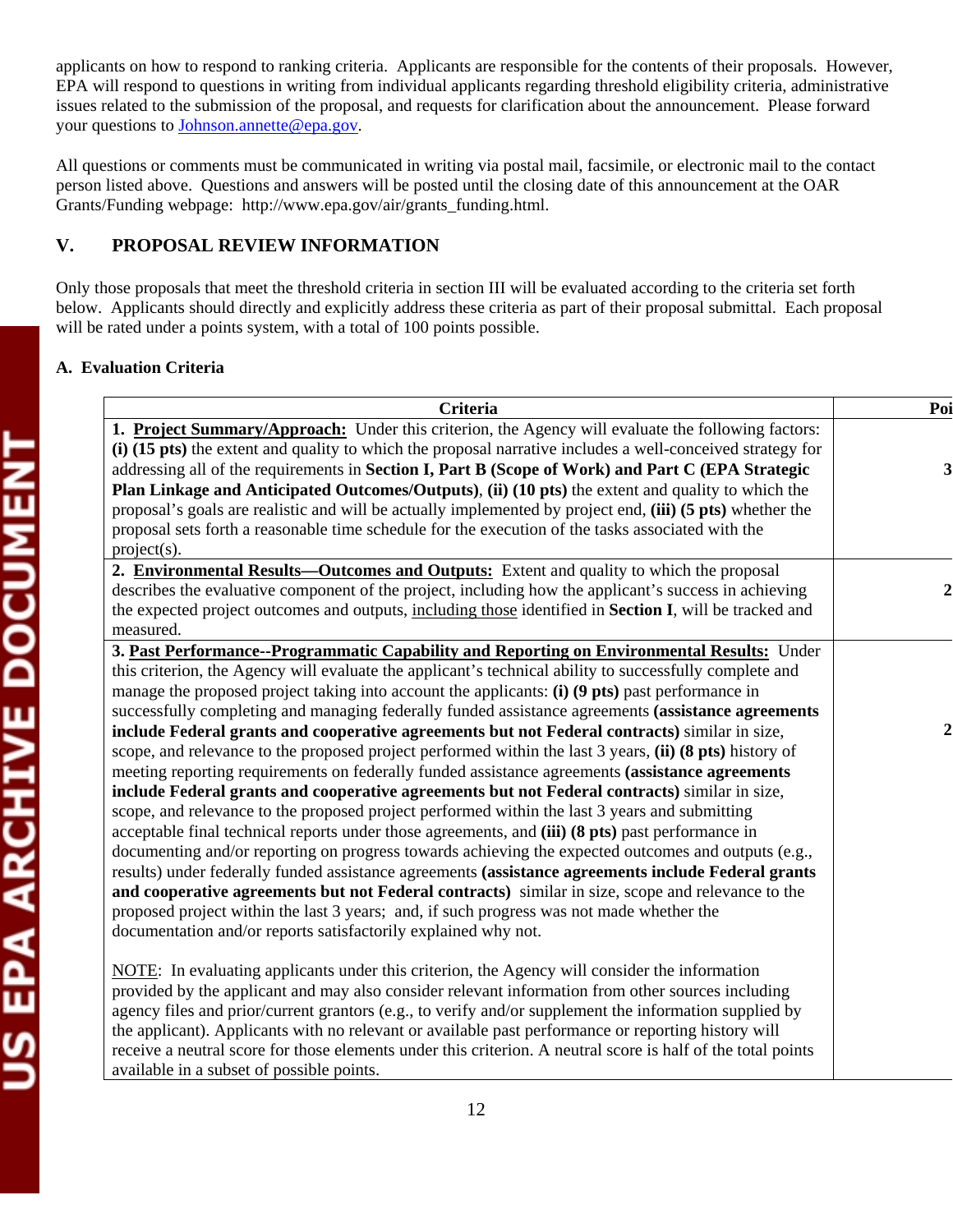| 4. Staff Expertise/Qualifications: (i) (5 pts) Description of staff expertise/qualifications, staff          |  |
|--------------------------------------------------------------------------------------------------------------|--|
| knowledge, and resources or the ability to obtain them, to successfully achieve the goals of the             |  |
| proposed project, (ii) (5 pts) and description of the applicant's organization and experience relating to    |  |
| the proposed project.                                                                                        |  |
| <b>5. Budget/Resources: (i) (5 pts)</b> Whether the proposed project budget is appropriate to accomplish the |  |
| proposed goals, objectives, and measurable environmental outcomes, $(ii)$ (5 pts) whether the budget         |  |
| provides an approximation of the percentage of the budget designated for each major activity.                |  |
|                                                                                                              |  |
|                                                                                                              |  |

### **B. Review and Selection Process**

Proposals will first be evaluated against the threshold factors listed in Section III. Only those proposals which meet all the threshold factors will be evaluated using the evaluation criteria listed above. Each proposal will be given a numerical score and will be rank-ordered according to the numerical score. Preliminary funding recommendations will be provided to the Approving Official based on this ranking.

### **C**. **Other Factors**

Final funding decisions will be made by the Approving Official based on the rankings and preliminary recommendation of the EPA evaluation team. In making the final funding decisions, the Approving Official may also consider programmatic priorities and geographic diversity of funds. Once final decisions have been made, a funding recommendation will be developed and forwarded to the EPA Award Official.

# **VI. AWARD ADMINISTRATION INFORMATION**

### **A. Award Notices**

Following evaluation of proposals, all applicants will be notified regarding their status.

### **Proposal Notifications.**

**a**. EPA anticipates notification to the *successful* applicant will be made, via telephone, electronic or postal mail by **April 15, 2008**. The notification will advise the applicant that its Proposal has been successfully evaluated and recommended for award. The notification will be sent to the original signer of the Standard Form (SF) 424, Application for Federal Assistance. The notice shall require submission of a Final Application. *(Refer to Section IV(B), Content and form of Application Submission.* 

This notification, which advises that the applicant's proposal has been recommended for award, is **not** an authorization to begin performance. The award notice signed by the EPA grants officer is the authorizing document and will be provided through postal mail. At a minimum, this process can take up to 90 days from the date of recommendation.

**b**. EPA anticipates notification to *unsuccessful* applicant(s) will be made via electronic or postal mail by **April 15, 2008**. The notification will be sent to the original signer of the Standard Form (SF) 424, Application for Federal Assistance.

### **B. Administrative and National Policy Requirement**

A listing and description of general EPA Regulations applicable to the award of assistance agreements may be viewed at: http://www.epa.gov/ogd/AppKit/applicable\_epa\_regulations\_and\_description.htm.

Executive Order 12372, Intergovernmental Review of Federal Programs may be applicable to awards, resulting from this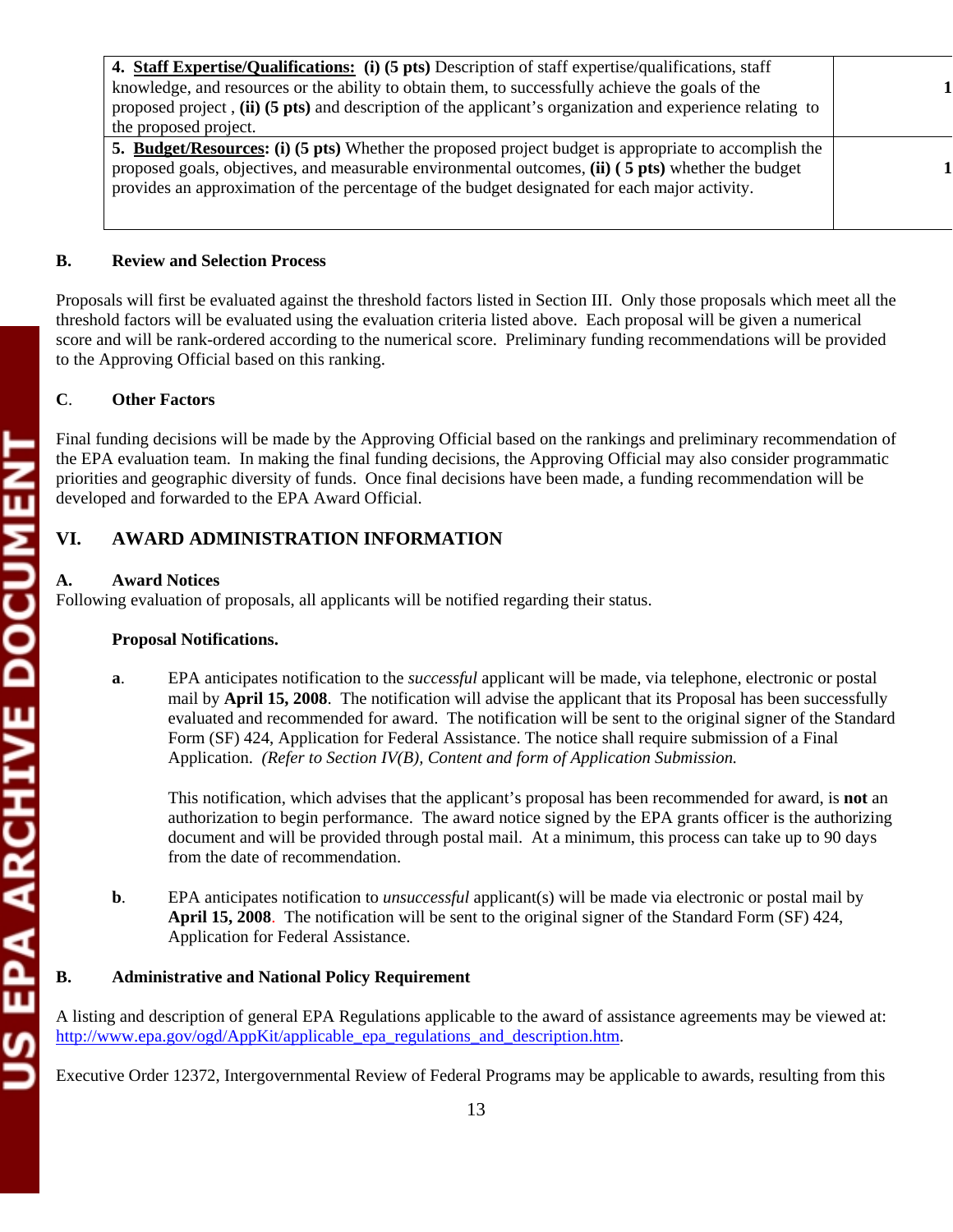announcement. Applicants selected for funding may be required to provide a copy of their proposal to their State Point of Contact (SPOC) for review, pursuant to Executive Order 12372, Intergovernmental Review of Federal Programs. This review is not required with the Initial Proposal and not all states require such a review.

## **C. DUNS Number**

All applicants **are required** to provide a Dun and Bradstreet (D&B) Data Universal Numbering System (DUNS) number when applying for a Federal grant or cooperative agreement. Applicants can receive a DUNS number, at no cost, by calling the dedicated toll-free DUNS Number request line at 1-866-705-5711, or visiting the D&B website at: http://www.dnb.com.

## **D. Reporting Requirement**

Quarterly progress reports and a detailed final report will be required. Quarterly reports summarizing technical progress, planned activities for next quarter and summary of expenditures are required. The final report shall be completed within 90 calendar days of the completion of the period of performance. The final report should include: summary of the project or activity, advances achieved and costs of the project or activity. In addition, the final report shall discuss the problems, successes, and lessons learned from the project or activity that could help overcome structural, organizational or technical obstacles to implementing a similar project elsewhere. The schedule for submission of quarterly reports will be established by EPA, after award.

## **E. Disputes**

Assistant agreement competition-related disputes will be resolved in accordance with the dispute resolution procedures published in 70 FR (Federal Register) 3629, 3630 (January 26, 2006) located on the web at: http://frwebgate.access.gpo.gov/cgi-bin/getpage.cgi?position=all&page=3629&dbname=2005\_register

### **F. Non-profit Administrative Capability**

Non-profit applicants that are recommended for funding under this announcement are subject to pre-award administrative capability reviews consistent with Section 8b, 8c and 9d of EPA Order 5700.8 - Policy on Assessing Capabilities of Non-Profit Applicants for Managing Assistance Awards (http://www.epa.gov/ogd/grants/award/5700\_8.pdf). In addition, nonprofit applicants that qualify for funding may, depending on the size of the award, be required to fill out and submit to the Grants Management Office the Administrative Capabilities Form, with supporting documents, contained in Appendix A of EPA Order 5700.8.

# **VII. AGENCY CONTACTS**

For further information, contact:

U.S. Environmental Protection Agency ATTN: Annette Johnson (Mail Code: 6609J) OAR/ORIA/IED Room 440 1310 L Street, NW Washington, DC 20005

Phone: (202) 343-9489

Annette Johnson via e-mail at johnson.annette@epa.gov. Please include the phrase "PCIA Request for Proposals" in the subject line of the e-mail.

All questions or comments must be communicated in writing via postal mail or electronic mail to the contact